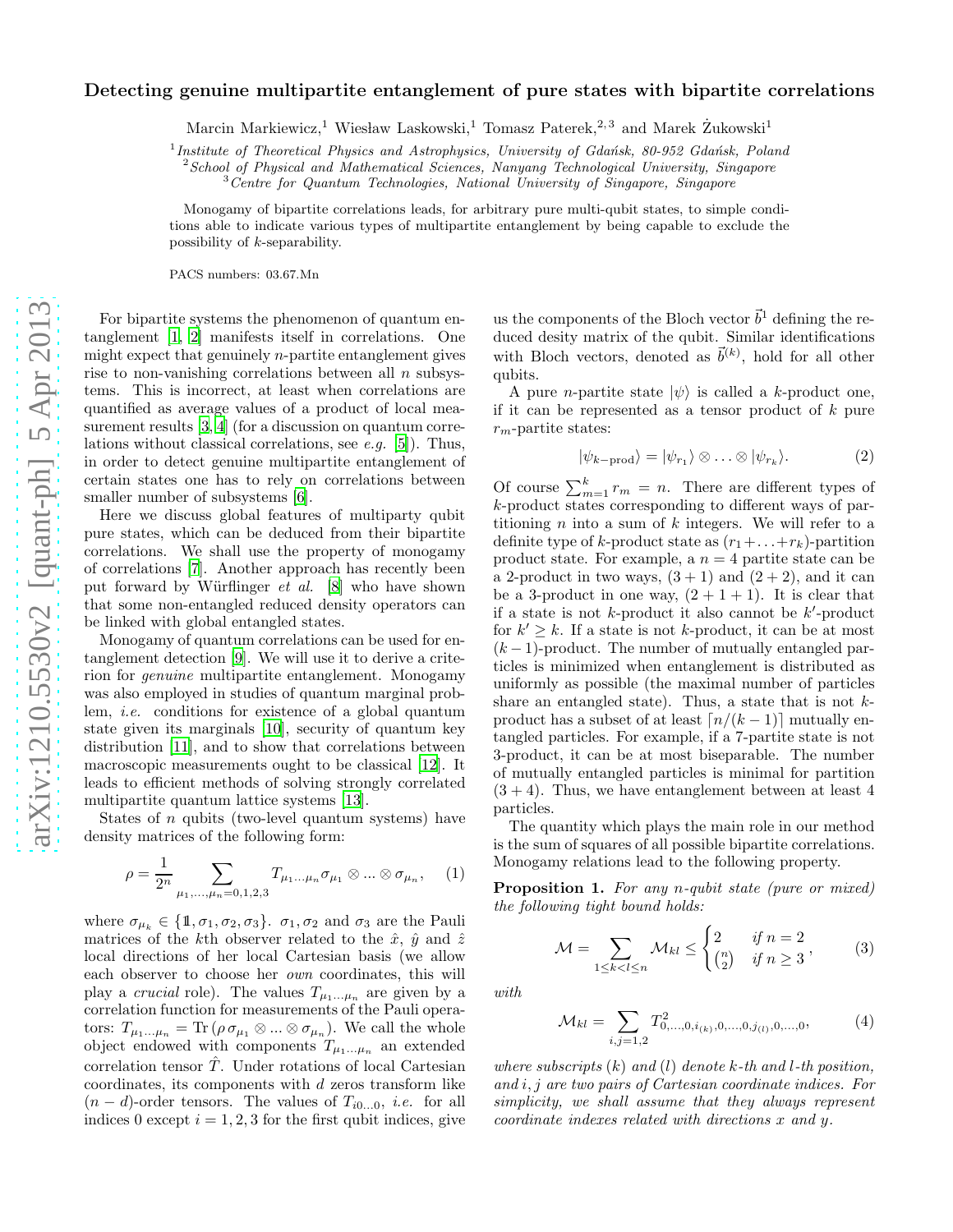Note that  $\binom{n}{2}$  is the number of terms  $\mathcal{M}_{kl}$  in  $\mathcal{M}$ .

*Proof.* Our thesis for  $n = 2$  and  $n = 3$  follows from the following monogamy relations, which are direct generalizations of the ones derived in [\[7\]](#page-3-6):

<span id="page-1-0"></span>
$$
\mathcal{M}_{kl} \le 2, \quad \text{for all } k \ne l,
$$
 (5)

$$
\mathcal{M}_{kl} + \mathcal{M}_{lm} \le 2, \quad \text{for all } k \ne l \ne m, \quad (6)
$$

$$
\mathcal{M}_{kl} + \mathcal{M}_{lm} + \mathcal{M}_{km} \le 3, \quad \text{for all } k \ne l \ne m. \tag{7}
$$

The relations [\(5\)](#page-1-0) and [\(6\)](#page-1-0) can be derived using the following property of a set of operators shown in Refs. [\[7](#page-3-6), [17](#page-3-13), [18\]](#page-3-14): Let  $S = \{ \hat{A}_1, \ldots, \hat{A}_j \}$  be a set of Hermitian, traceless operators fullfilling:  $\hat{A}_k \hat{A}_l + \hat{A}_l \hat{A}_k = 0$  and  $\hat{A}_k^2 = 1$ , and let  $\vec{\alpha} = (\langle \hat{A}_1 \rangle, \dots, \langle \hat{A}_j \rangle)$  be a vector of their expectation values. Then the following holds:

<span id="page-1-1"></span>
$$
||\vec{\alpha}||^2 \le 1. \tag{8}
$$

Without endagering generality we can make a proof of [\(5\)](#page-1-0) for just two qubits, say 1-st and 2-nd. Define two sets of operators:  $S_1 = {\sigma_1 \otimes \sigma_1, \sigma_1 \otimes \sigma_2}$  and  $S_2 = \{\sigma_2 \otimes \sigma_1, \sigma_2 \otimes \sigma_2\}.$  It is straightforward to see that the operators within each set fulfill all the above assumptions. However,  $||\vec{\alpha}_1||^2 = T_{11}^2 + T_{12}^2$  and  $||\vec{\alpha}_2||^2 = T_{21}^2 + T_{22}^2$ . Therefore,  $||\vec{\alpha_1}||^2 + ||\vec{\alpha_2}||^2 = \mathcal{M}_{12}^2 \leq 2$ .

For the proof of  $(6)$  let us limit ourselves to qubits  $1, 2$ and 3, and define

$$
S'_1 = \{ \sigma_1 \otimes \sigma_1 \otimes \mathbb{1}, \sigma_1 \otimes \sigma_2 \otimes \mathbb{1}, \sigma_2 \otimes \mathbb{1} \otimes \sigma_1, \sigma_2 \otimes \mathbb{1} \otimes \sigma_2 \},
$$
\n(9)

$$
S'_2 = \{ \sigma_2 \otimes \sigma_1 \otimes \mathbb{1}, \sigma_2 \otimes \sigma_2 \otimes \mathbb{1}, \sigma_1 \otimes \mathbb{1} \otimes \sigma_1, \sigma_1 \otimes \mathbb{1} \otimes \sigma_2 \} \tag{10}
$$

Both sets fulfill assumptions leading to ineq. [\(8\)](#page-1-1), thus after a similar identification of averages of the operators with components of the generalized correlation tensor, we get  $\mathcal{M}_{12} + \mathcal{M}_{13} \leq 2$ .

The inequality [\(7\)](#page-1-0) follows from summing up the following three inequalities, each of the form of [\(6\)](#page-1-0):

$$
\mathcal{M}_{kl} + \mathcal{M}_{lm} \le 2,
$$
  
\n
$$
\mathcal{M}_{kl} + \mathcal{M}_{km} \le 2,
$$
  
\n
$$
\mathcal{M}_{lm} + \mathcal{M}_{km} \le 2.
$$
\n(11)

For higher *n* we combine inequalities [\(6\)](#page-1-0) and [\(7\)](#page-1-0) to arrive at the thesis. Let us put  $M$  as follows:

<span id="page-1-2"></span>
$$
\mathcal{M} = (\mathcal{M}_{12} + \mathcal{M}_{13} + \dots + \mathcal{M}_{1n}) + (\mathcal{M}_{23} + \dots + \mathcal{M}_{2n})
$$
  
+ \dots + (\mathcal{M}\_{n-2,n-1} + \mathcal{M}\_{n-2,n}) + (\mathcal{M}\_{n-1,n}), (12)

where in every bracket we group the terms that share a common subsystem corresponding to the first index. Consider first the case of even total number of  $\mathcal{M}_{kl}$  terms in  $M$ , *i.e.* an even  $\binom{n}{2}$ . In the brackets which contain an even number of  $\mathcal{M}_{kl}$  terms, we split the sum into consecutive pairs and apply inequality [\(6\)](#page-1-0) to every pair. In the brackets with odd number of  $\mathcal{M}_{kl}$  terms, we split the sum into consecutive pairs and the last term. As the

2

total number of  $\mathcal{M}_{kl}$  terms is even, the number of "last" terms" is also even. The last terms have a common last subsystem. We again group them in pairs. We have  $\frac{1}{2} {n \choose 2}$ pairs. By the inequality [\(6\)](#page-1-0) each pair is upper bounded by 2. Thus, the sum is bounded by  $\binom{n}{2}$ .

For an odd number of  $\mathcal{M}_{kl}$  terms in  $\mathcal{M}$ , i.e.  $\binom{n}{2}$  odd, we first apply inequality [\(7\)](#page-1-0) to its last three terms (in Eq. [\(12\)](#page-1-2) these terms are shown explicitly). The number of remaining  $\mathcal{M}_{kl}$  terms is even, and we proceed as before: We use  $\frac{1}{2} \left[ \binom{n}{2} - 3 \right]$  inequalities [\(6\)](#page-1-0) and one inequality [\(7\)](#page-1-0). This again gives the bound  $\binom{n}{2}$ .

The bound is tight. Take a state  $\otimes_{k=1}^{n} |+\rangle_{k}$ , where  $|+\rangle_{k}$ is the +1 eigenvalue eigenstate of  $\sigma_x$  of the k-th observer. For the state all  $\binom{n}{2}$  correlation tensor elements with two 1 indices entering each  $\mathcal{M}_{kl}$  are equal to 1.  $\Box$ 

Since the bound of  $M$  is attained by a product state, M seems to be useless as an entanglement identifier. However, this can be overcome by a choice of a suitable local coordinate system for each of the observers. Namely, we shall say that the k-th observer uses her *preferred* Cartesian basis, if the Bloch vector of her qubit is pointing in the z direction. For such set of local coordinates the sum in  $\mathcal{M}_{kl}$ , see eq. [\(4\)](#page-0-0), will be always zero for the above discussed product state, as the local Bloch vectors of the reduced density matrices, which were earlier  $\hat{x}$ , in the prefered coordinates are by definition  $\hat{z}$ , and due to the nature of the state, the values entering  $\mathcal{M}_{kl}$  factorize. For example,  $T_{ij0...0} = T_{i00...0} T_{0j0...0} = b_i^{(1)}$  $\binom{1}{i}b_j^{(2)}$  $\frac{(2)}{j}$ . Thus components for  $i = 1, 2$  and  $j = 1, 2$  in [\(4\)](#page-0-0) are zero.

Let us denote  $\mathcal M$  in the new preferred set of coordinate systems by  $\mathcal{M}^{(pb)}$ . It is a sum of bipartite correlations involving only tensor components related to local directions *orthogonal* to the local Bloch vectors. From now on the local observers do not have any freedom to define the  $\hat{z}$  direction - it is set by the Bloch vector of the local reduced density operator. If a given qubit has vanishing Bloch vector, any axis can serve as the local  $\hat{z}$  direction.

The quantity  $\mathcal{M}^{(pb)}$  has the following property, which makes it useful as entanglement identifier.

Proposition 2. *For a given type of* k*-product state*  $|\psi_{k-prod}\rangle = \otimes_{m=1,..,k} |\psi^{r_m}\rangle$  the following property holds:

<span id="page-1-3"></span>
$$
\mathcal{M}^{(pb)}(\otimes_{m=1,\dots,k}|\psi^{r_m}\rangle) = \sum_{m=1}^k \mathcal{M}^{(pb)}(|\psi^{r_m}\rangle). \tag{13}
$$

*Proof.* Note that in the sum  $\mathcal{M}^{(pb)}(|\psi^{r_1}\rangle...\psi^{r_k}\rangle)$  correlation tensor elements in formula  $(4)$  with index *i* belonging to one subsystem (say  $r_a$ ) and index j belonging to another (say  $r_b$ ) can be factorized, since they are effectively calculated for the product state  $|\psi^{r_a}\rangle \otimes |\psi^{r_b}\rangle$ . Thus,

$$
T_{0,\ldots,0,i,0,\ldots,0,j,0,\ldots,0} = T_{0,\ldots,0,i,0,\ldots,0}^{(r_a)} T_{0,\ldots,0,j,0,\ldots,0}^{(r_b)}.
$$
 (14)

But the factors on the right-hand-side are x or  $y$  components of the single particle Bloch vectors, and thus vanish in the preferred Cartesian bases. Thus, correlations between subsystems  $r_a$  and  $r_b$  are not present in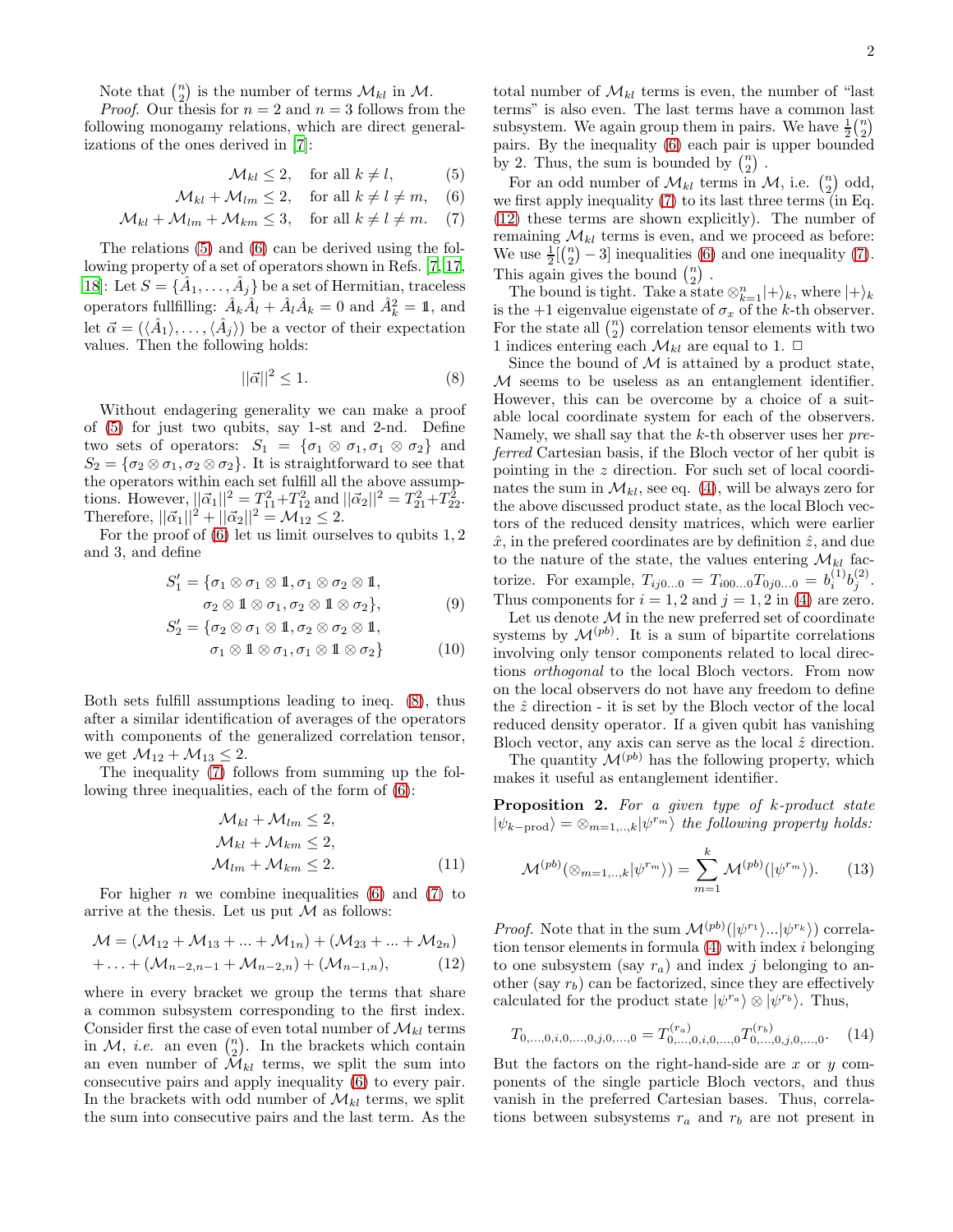$\mathcal{M}^{(pb)}(|\psi^{r_1}\rangle...\psi^{r_k}\rangle)$ . The sum can be decomposed into sums solely within the subsystems form  $r_1$  to  $r_k$ . That is, we have  $(13)$ . П

The following Proposition is a basis of our method of identifying entanglement:

**Proposition 3.** For  $n \geq 3$ , and for any pure *n*-qubit *state*  $|\psi\rangle$ *, and any class* S *of k-product states of the type*  $r_1 + \ldots + r_k = n$  the following holds:

<span id="page-2-0"></span>
$$
|\psi\rangle \in \mathcal{S} \Longrightarrow \mathcal{M}^{(pb)}(|\psi\rangle) \le \sum_{m=1}^{k} \binom{r_m}{2} + d,\qquad(15)
$$

*where d is the number of terms in the sequence*  $r_1, \ldots, r_k$ *with*  $r_m = 2$ *.* 

*Proof.* For any state  $|\psi\rangle \in S$  we have

$$
\mathcal{M}^{(pb)}(|\psi\rangle) \le \max_{|\psi_{\mathcal{S}}\rangle \in \mathcal{S}} \mathcal{M}^{(pb)}(|\psi_{\mathcal{S}}\rangle)
$$
  
=  $\sum_{m=1}^{k} \max_{|\psi^{rm}\rangle \in \mathcal{H}^{(rm)}} \left( \mathcal{M}^{(pb)}(|\psi^{rm}) \right)$   
=  $\sum_{m=1}^{k} {m \choose 2} + d,$  (16)

where  $\mathcal{H}^{(r_m)}$  is the Hilbert space for subsystems  $r_m$ . The first equality follows from Proposition [2](#page-1-3) and the sec-ond from Proposition [1.](#page-0-0) The additional term  $d$  comes from the fact that whenever  $r_m = 2$ , the maximum of  $\mathcal{M}^{(pb)}(|\psi^{r_m}\rangle)$  is equal to 2, and not  $\binom{2}{2} = 1$ .  $\Box$ 

If  $\mathcal{M}^{(pb)}(|\psi\rangle) > \sum_{m=1}^{k} {\binom{r_m}{2}} + d$  then we know, thanks to the above criterion, that the state cannot be a kproduct state with respect to the division  $r_1, \ldots, r_k$ . The following Lemma can be used to show the maximum of the bound  $(15)$  over all possible splittings of *n* parties into k subsystems, i.e. all k-element decompositions of number *n* into natural numbers.

**Lemma 1.** For any  $n \geq 3$  and for any k from 2 to n, and for any sequence  $\{r_m\}_{m=1}^k$  such that and  $\sum_{m=1}^k r_m = n$ , *the following conditions hold:*

• *if all*  $r_m \ge 1$ , one has:  $\sum_{m=1}^{k} {\binom{r_m}{2}} \le {\binom{n-k+1}{2}}$ , • *if all*  $r_m \ge 0$ , one has:  $\sum_{m=1}^{k} {\binom{r_m}{2}} \le {\binom{n}{2}}$ .

*Proof.* Note that the sum on the left-hand side of the above inequalities can be expressed as:

$$
\sum_{m=1}^{k} {r_m \choose 2} = \sum_{m=1}^{k} \frac{r_m(r_m - 1)}{2} = \frac{1}{2} \left( \sum_{m=1}^{k} r_m^2 - n \right)
$$
\n(17)

P Let us consider the case with all  $r_m \geq 1$ . The sum  $\sum_{m=1}^{k} r_m^2$  is maximized, when all but one of the terms in the sequence  $\{r_m\}_{m=1}^k$  are equal to 1, and the remaing one equals  $n - k + 1$ . This can be easily proved using Lagrange method of finding conditional extrema.

In the case of  $0 \leq r_m \leq n$  we can prove that with given boundary conditions, the sum is maximized when all but one terms are 0, and the one equals  $n. \Box$ 

Results of the Lemma and Proposition [3](#page-2-0) imply the following corollaries:

**Proposition 4.** For  $n \geq 3$ , and for any pure n*qubit state*  $|\psi\rangle$ *, the following implication holds. If*  $\mathcal{M}^{(pb)}(\ket{\psi}) > s_k$  then  $\ket{\psi}$  is not k-product, where  $s_k$  for  $k = n - 1$  *is* 2*, for*  $k = n - 2$  *is* 4*, and* 

$$
s_k = \binom{n-k+1}{2}, \text{ for } k = 2, ..., n-3. \tag{18}
$$

<span id="page-2-1"></span>**Proposition 5.** *For*  $n \geq 5$ *, and for any n-qubit pure state*  $|\psi\rangle$ *, if* 

$$
\mathcal{M}^{(pb)}(|\psi\rangle) > \binom{n-1}{2}
$$

*then*  $|\psi\rangle$  *is genuinely n-partite entangled. For*  $n = 3$  *and*  $n = 4$  *we have respectively:* 

 $\mathcal{M}^{(pb)}(|\psi\rangle) > 2 \Longrightarrow |\psi\rangle$  is genuinely 3-partite entangled.

$$
\mathcal{M}^{(pb)}(|\psi\rangle) > 4 \Longrightarrow |\psi\rangle \text{ is genuinely 4-partite entangled.}
$$

Our last condition for multipartite entanglement is given by the following proposition.

<span id="page-2-2"></span>**Proposition 6.** *For any n-qubit pure state*  $|\psi\rangle$ *, with*  $n \geq$  $5, \text{ and for any } m \leq \lfloor \frac{n}{2} \rfloor - 1 \text{ the following holds:}$ 

$$
\mathcal{M}^{(pb)}(|\psi\rangle) > \binom{m}{2} + \binom{n-m}{2} + \delta_{m,2}
$$

 $\implies$   $|\psi\rangle$  *is genuinely m-partite entangled.* 

*Proof*. For any n-partite state consider all possible bipartite divisions  $(r_1 + r_2)$ , where  $r_1 \le r_2$  and  $r_1 + r_2 =$ n. Note that the  $\mathcal{M}^{(pb)}$  values corresponding to different divisions are in the following order:

$$
\mathcal{M}^{(pb)}\left(|\psi^1\rangle|\psi^{n-1}\rangle\right) > \mathcal{M}^{(pb)}\left(|\psi^2\rangle|\psi^{n-2}\rangle\right) > \dots > \mathcal{M}^{(pb)}\left(|\psi^{\lfloor n/2 \rfloor}\rangle|\psi^{\lceil n/2 \rceil}\rangle\right). (19)
$$

Indeed, for any  $r_1 \in [1, \lfloor \frac{n}{2} \rfloor - 1]$  and  $n \geq 5$  (such that division  $(2 + 2)$  is excluded) the difference of adjacent divisions is strictly positive:

$$
\mathcal{M}^{(pb)}\left(|\psi^{r_1}\rangle|\psi^{n-r_1}\rangle\right) - \mathcal{M}^{(pb)}\left(|\psi^{r_1+1}\rangle|\psi^{n-r_1-1}\rangle\right)
$$

$$
= \binom{r_1}{2} + \delta_{r_1,2} + \binom{n-r_1}{2} + \delta_{n-r_1,2}
$$

$$
- \binom{r_1+1}{2} - \delta_{r_1+1,2} - \binom{n-r_1-1}{2} - \delta_{n-r_1-1,2}
$$

$$
\ge n - 2r_1 - 2 > 0 \tag{20}
$$

If  $\mathcal{M}^{(pb)}(|\psi\rangle) > \mathcal{M}^{(pb)}(|\psi^m\rangle|\psi^{n-m}\rangle)$  then, due to the ordering of divisions, the state  $\psi$  contains entanglement between at least  $m + 1$  parties. $\Box$